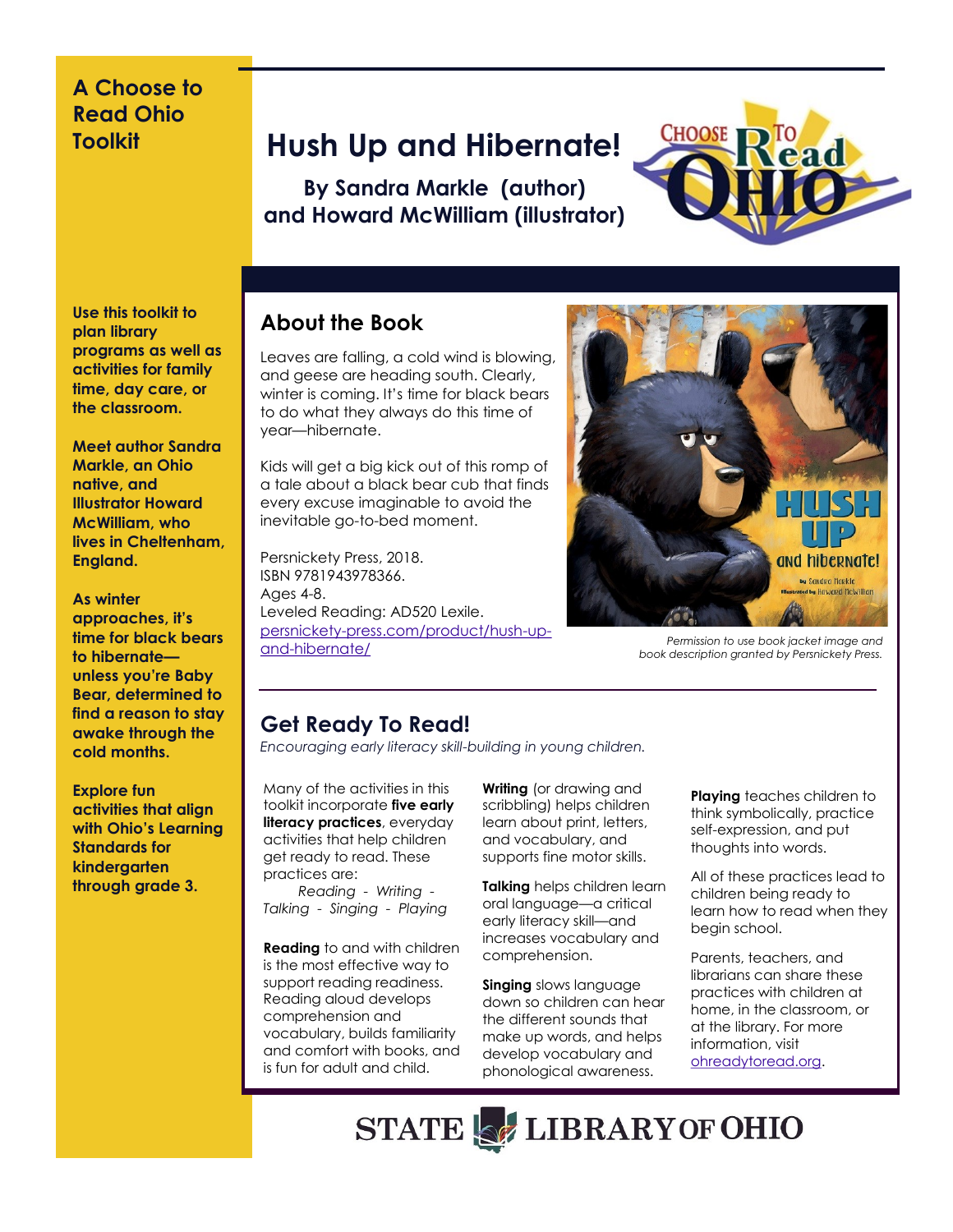#### Choose to Read Ohio



*Author photo and biography courtesy Persnickety Press; used with permission.* 

## **About the Author**

Best-selling author Sandra Markle is also fondly known as Ms. Whiz by children, from the title of the local Atlanta, Georgia, television show she starred in and from the science magic she's shared with thousands of students during visits to schools worldwide. In the mid-1990s, she was selected by the National Science Foundation to travel to Antarctica with the Artists & Writers Program and provided some of the first live chats with schools from that remote location.

Sandra is the author of over 200 nonfiction and fact-based fiction books, including the popular *What If You Had!?* series, with over two million books in print; the *Hush Up* Series; *The Case of the Vanishing Golden Frogs*, which won the American Association for the Advancement of Science Subaru SB&F Prize for Excellence in Science Books Award; and *A Mother's Journey*, which was a Boston Globe-Horn Book Award Honor Book. Sandra has developed science specials for CNN and PBS and Internet-based science education programs for Scholastic and the National Science Foundation. Born in Fostoria, Ohio, she lives in Sarasota, Florida, with her husband, photographer Skip Jeffery.

## *"Baby Bear runs as fast as he can to catch up with Mama.*

#### **Author Resources**

**Sandra Markle's official website** [sandra-markle.blogspot.com](https://sandra-markle.blogspot.com/)

**Ohio Center for the Book profile of Sandra Markle** [ohiocenterforthebook.org/2017/02/07/markle-sandra](https://ohiocenterforthebook.org/2017/02/07/markle-sandra/)

**For in-person and virtual author visits or keynote and conference programs:**  Email Sandra Markle at [sandramarkle@yahoo.com](mailto:sandramarkle@yahoo.com)

## **Talk About It!**

*Open a conversation with children to increase comprehension and spark creativity.*

- Black bears are sometimes seen in Ohio, and more often in other Midwest states. Have you ever seen a bear in the wild, or in a zoo? There are many kinds of bears; can you name some others? Do you know of any other books about bears? Check some out at your local library!
- Mama Bear tells Baby Bear that she sees winter coming. What things does Mama Bear see? What other signs tell us that autumn has arrived, and that winter is coming?
- Many animals hibernate for the winter. Others leave or migrate. And some adapt to winter weather. Can you name some of the animals from *Hush Up and Hibernate!* that do these things? Do you know of others? What about people? What do humans do to get ready for winter? How do they stay warm?
- When Mama Bear tells Baby Bear it's time to hibernate, he thinks of many reasons to stay up longer! What reasons does he give to stay up? Does that ever happen when it's bedtime at your house?
- Baby Bear gets angry when Mama Bear tells him he will have to hibernate. What does Baby Bear do to show he is angry?

*When they reach their den under the big, old tree, they crawl in and curl up.* 

*But Baby Bear wiggles."*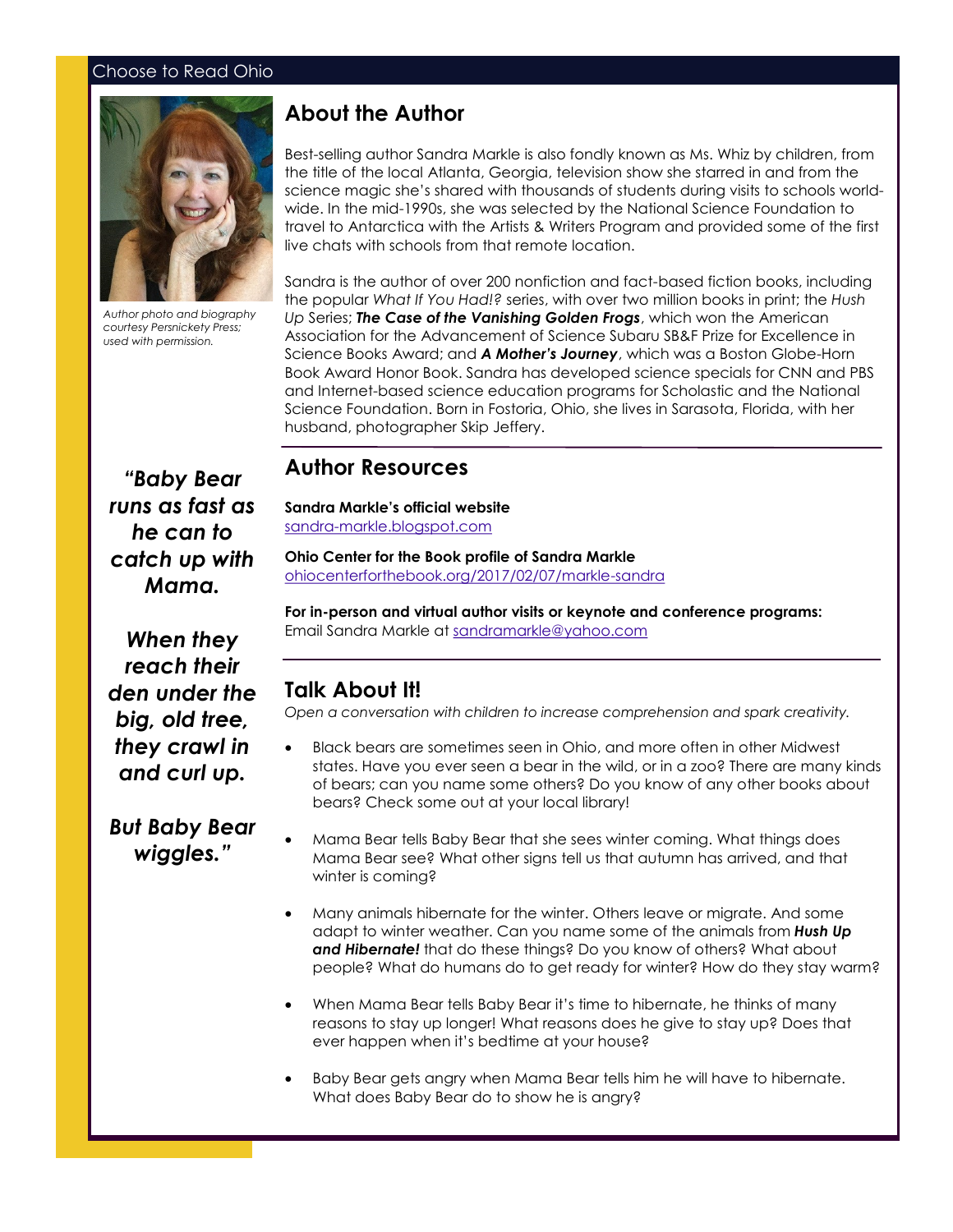## **About the Illustrator**

Howard McWilliam left his career as a U.K. financial magazine editor and journalist in 2005 to concentrate on illustrating. He is the cover artist for *The Week* in the U.S. and U.K. and has illustrated dozens of children's novels, puzzles, and picture books, including the bestsellers *Elbow Grease* and *I Need My Monster*. He lives in Cheltenham, England, with his wife Rebecca and three young children.

*Illustrator biography courtesy Persnickety Press; used with permission.*

### **Illustrator Resources**

**Howard McWilliam's official website** [www.howardmcwilliam.com](https://www.howardmcwilliam.com/)

**Howard McWilliam's Workbook portfolio** [www.workbook.com/portfolios/view/mcwilliam](https://www.workbook.com/portfolios/view/mcwilliam)

## **Learn and have fun!**

*Ideas for extending the experience of reading and sharing Hush Up and Hibernate!* 

- Baby Bear tries to catch a salmon in the river, but it's a lot harder than it looks! Have you ever seen a bear try to catch a fish? Check out the brown bears of Katmai National Park and watch them try to catch fish just like Baby Bear: [explore.org/livecams/brown-bears/brown-bear-salmon-cam-brooks-falls](https://explore.org/livecams/brown-bears/brown-bear-salmon-cam-brooks-falls) Without a fishing pole, how do the bears in the videos catch fish in the river?
- Want to see brown bears in their den while they hibernate? Check out Grouse Mountain's bear den live cam: [www.grousemountain.com/webcam-winter/bear-den-cam](https://www.grousemountain.com/webcam-winter/bear-den-cam) What materials would you use to make your own den?
- Is there a zoo close to you? A visit to a zoo is a great way to extend *Hush Up and Hibernate!* Find the bears first. How many kinds of bears are at the zoo? How are they alike? How are they different? Does a polar bear hibernate? As you see the other animals at the zoo, talk about their native habitats. Where in the world do they live? Do they hibernate? Why or why not? Talk about the reasons each animal does or does not hibernate.
- Take a walk in your neighborhood or a local park. Talk about the wild animals that live there. Do they hibernate, migrate, or adapt when the seasons change? Talk about the domestic animals that live in your neighborhood and their wild animal cousins. Wolves are relatives of our domestic pet dogs. Lions and tigers are related to our pet cats. Do animals in the wild have people to take care of them and provide food or shelter? Could our pets or domestic animals survive in the wild without us? Where would a dog get food in the wild? Talk about why wild animals do not make good pets! Why do we keep pets?

Look for *Hush Up and Migrate!*, also by Sandra Markle and Howard McWilliam.

A tiny, green sprout pushes through a snowdrift, the first sign of spring, and Mama Caribou knows it's time to migrate. Baby Bou has other ideas—he wants to stay and play with his friends!

[persnickety-press.com/product/hush-up-and-migrate](https://persnickety-press.com/product/hush-up-and-migrate/)